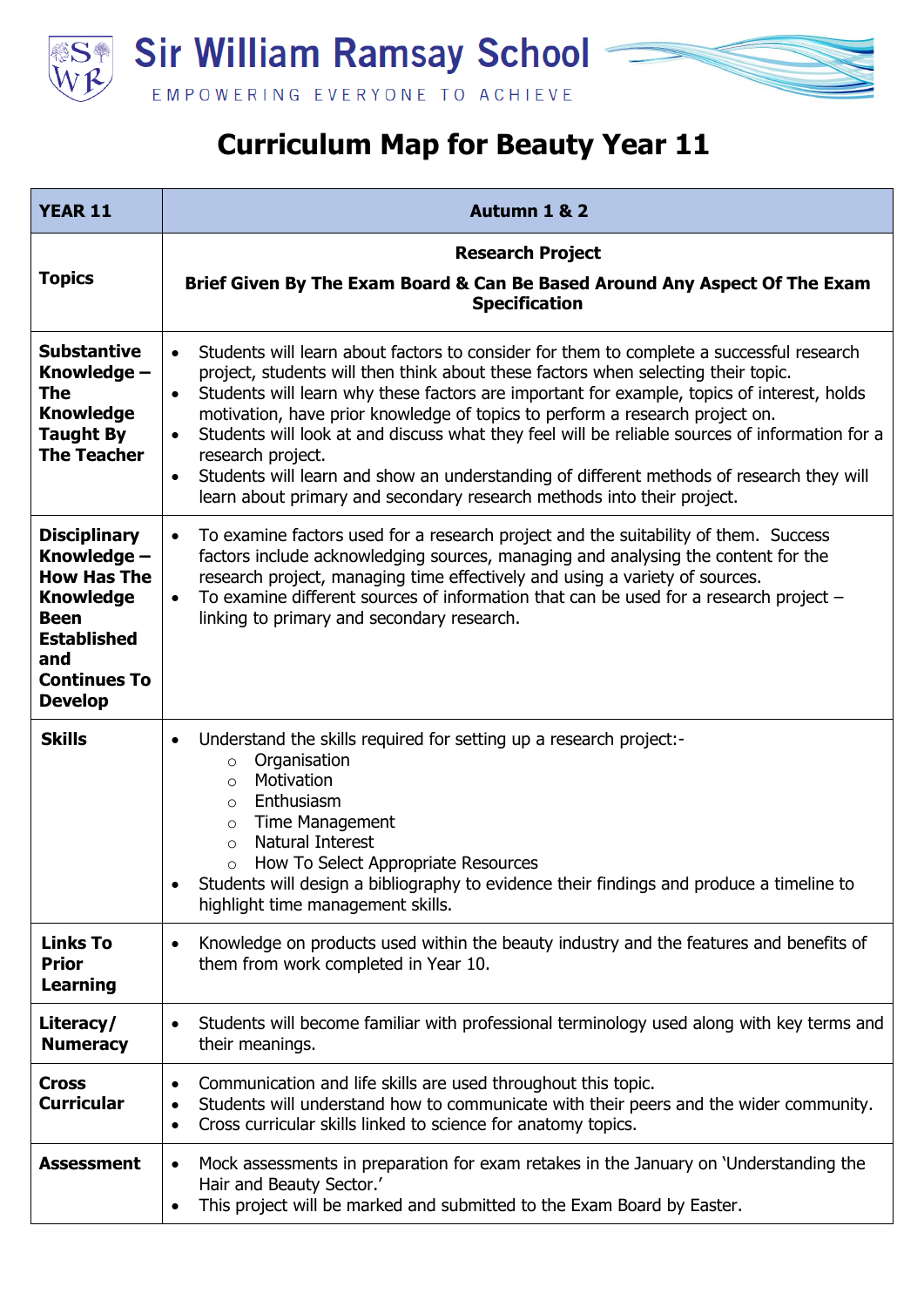| <b>YEAR 11</b>                                                                                                                                                    | <b>Spring 1</b>                                                                                                                                                                                                                                                                                                                                                                                                                                     | <b>Spring 2</b>                                                                                                                                                                                                                                                                                                                                                                                                                                                                                                                                                                         |
|-------------------------------------------------------------------------------------------------------------------------------------------------------------------|-----------------------------------------------------------------------------------------------------------------------------------------------------------------------------------------------------------------------------------------------------------------------------------------------------------------------------------------------------------------------------------------------------------------------------------------------------|-----------------------------------------------------------------------------------------------------------------------------------------------------------------------------------------------------------------------------------------------------------------------------------------------------------------------------------------------------------------------------------------------------------------------------------------------------------------------------------------------------------------------------------------------------------------------------------------|
| <b>Topics</b>                                                                                                                                                     | <b>Marketing</b><br><b>Outlining Different Techniques and</b><br><b>Looking At Customer Retention</b>                                                                                                                                                                                                                                                                                                                                               | <b>Marketing</b><br><b>Understanding Why Marketing Is An</b><br><b>Important Tool</b><br><b>Research Factors That Influence</b><br><b>Marketing</b><br>4 P's - Produce A Promotional Activity                                                                                                                                                                                                                                                                                                                                                                                           |
| <b>Substantive</b><br>Knowledge -<br>The<br><b>Knowledge</b><br><b>Taught By</b><br><b>The Teacher</b>                                                            | Students will learn about marketing<br>$\bullet$<br>techniques used within the industry and<br>how customer retention is met.<br>Students will then look at a business and<br>$\bullet$<br>how they promote and advertise. For<br>example:<br><b>Boots</b><br>$\circ$<br><b>Nike</b><br>$\circ$<br>Costa<br>$\circ$<br>MacDonald's<br>$\circ$<br>Then we will look at and compare<br>$\bullet$<br>different ways different businesses<br>advertise. | Students will learn about what the 4P's to<br>$\bullet$<br>marketing are and the importance of the<br>4P's in marketing and advertising.<br>Students will link what they have learnt<br>$\bullet$<br>and look at how different cosmetic<br>products are advertised.                                                                                                                                                                                                                                                                                                                     |
| <b>Disciplinary</b><br>Knowledge -<br><b>How Has The</b><br><b>Knowledge</b><br><b>Been</b><br><b>Established</b><br>and<br><b>Continues To</b><br><b>Develop</b> | To examine the different techniques used<br>$\bullet$<br>in marketing and advertising. Marketing<br>strategy is important as it defines how we<br>communicate and utilise products and<br>services.                                                                                                                                                                                                                                                 | The impact the 4P's has on a successful<br>$\bullet$<br>marketing process. The 4 P's of<br>marketing are the key factors that are<br>involved in marketing of goods or<br>services.                                                                                                                                                                                                                                                                                                                                                                                                     |
| <b>Skills</b>                                                                                                                                                     | Students will be able to identify market<br>$\bullet$<br>segmentation, marketing mix and<br>marketing communication.<br>Students will be able to discuss factors<br>$\bullet$<br>that influence marketing.<br>Skills developed in this unit will be further<br>$\bullet$<br>developed in Year 12 where students will<br>need to promote treatments and products<br>and can use the knowledge gain on the 4<br>P's to help with their promotion.     | Students will show an understanding of<br>$\bullet$<br>marketing segmentation, marketing mix<br>and marketing communication.<br>Students will confidently be able to<br>$\bullet$<br>explain the different factors that influence<br>marketing and be able to link this to the<br>4P's allowing them to produce their own<br>promotional material.<br>Skills developed in this unit will be further<br>$\bullet$<br>developed in Year 12 where students will<br>need to promote treatments and products<br>and can use the knowledge gain on the 4<br>P's to help with their promotion. |
| <b>Links To</b><br><b>Prior</b><br><b>Learning</b>                                                                                                                | Links back to Year 10 and last term,<br>$\bullet$<br>looking at different marketing techniques<br>and methods so they can expand their<br>knowledge on this is the second half of<br>the term which will link to factors that<br>influence marketing and discovering what<br>the 4 P's stands for and providing<br>examples of this linked to hair and beauty<br>industry.                                                                          | Links back to Year 10 and last term,<br>$\bullet$<br>looking at different marketing techniques<br>and methods so they can expand their<br>knowledge on this is the second half of<br>the term which will link to factors that<br>influence marketing and discovering what<br>the 4 P's stands for and providing<br>examples of this linked to hair and beauty<br>industry.                                                                                                                                                                                                              |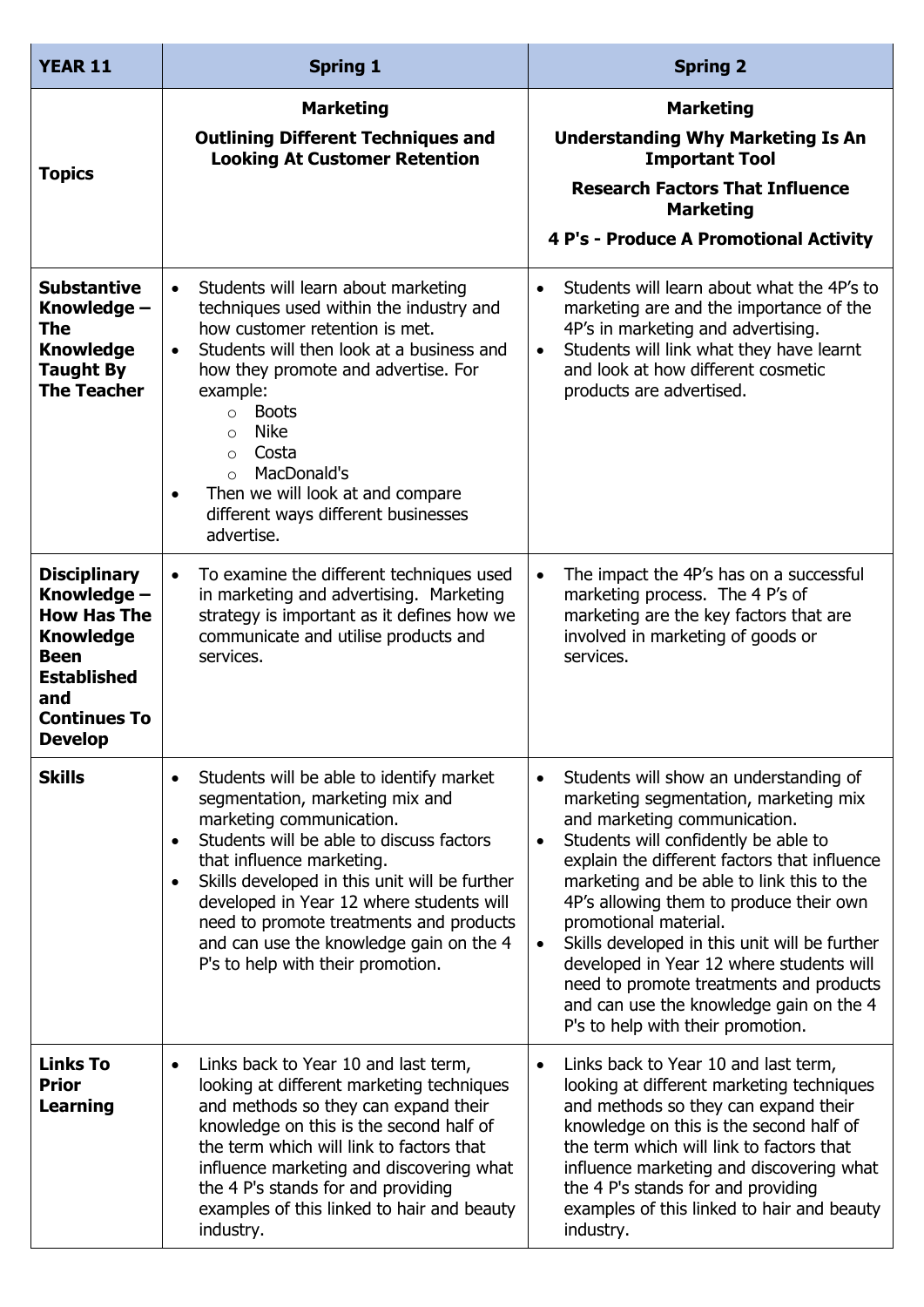| Literacy/<br><b>Numeracy</b>      | Essay structure for projects and<br>$\bullet$<br>assignments.<br>Analyses of data from questionnaires<br>$\bullet$<br>Use of open and closed questioning<br>techniques to produce a questionnaire.  | Essay structure for projects and<br>assignments.<br>Analyses of data from questionnaires.<br>$\bullet$<br>Use of open and closed questioning<br>techniques to produce a questionnaire.                          |
|-----------------------------------|-----------------------------------------------------------------------------------------------------------------------------------------------------------------------------------------------------|-----------------------------------------------------------------------------------------------------------------------------------------------------------------------------------------------------------------|
| <b>Cross</b><br><b>Curricular</b> | Importance of presentation and<br>communicating with others. Understand<br>positive work ethics.<br>Legislation and regulations.<br>Cross curricular links to science anatomy<br>of the human body. | Importance of presentation and<br>communicating with others. Understand<br>positive work ethics.<br>Legislation and regulations<br>$\bullet$<br>Cross curricular links to science anatomy<br>of the human body. |
| <b>Assessment</b>                 |                                                                                                                                                                                                     | Assessments will take place in April – this<br>will be a combination of practical<br>elements and theory knowledge. Testing<br>and retesting, past and mock papers.                                             |

| <b>YEAR 11</b>                                                                                                                                                    | <b>Summer 1</b>                                                                                                                                                                                                                                                                                                                                                                                                                                                                                   |
|-------------------------------------------------------------------------------------------------------------------------------------------------------------------|---------------------------------------------------------------------------------------------------------------------------------------------------------------------------------------------------------------------------------------------------------------------------------------------------------------------------------------------------------------------------------------------------------------------------------------------------------------------------------------------------|
| <b>Topics</b>                                                                                                                                                     | <b>Creating An Image Practical Assessment</b><br>Plan Their Image, Create Their Mood Board and Practice Their Image Ready For<br><b>Their Final Practical Exam.</b>                                                                                                                                                                                                                                                                                                                               |
| <b>Substantive</b><br>Knowledge -<br><b>The</b><br><b>Knowledge</b><br><b>Taught By</b><br><b>The Teacher</b>                                                     | Students will be practising the skills they learnt in Year 10 on nail care, make-up and hair<br>$\bullet$<br>styling to produce an image reflecting skill and professional techniques. This will include<br>students demonstrating their understanding how to file and paint nails correctly, applying<br>a range of make-up colours use the correct sequence and technique. Styling of hair<br>showing skill and knowledge using a variety of tools and equipment to create the desired<br>look. |
| <b>Disciplinary</b><br>Knowledge -<br><b>How Has The</b><br><b>Knowledge</b><br><b>Been</b><br><b>Established</b><br>and<br><b>Continues To</b><br><b>Develop</b> | Practical work promotes experiential learning and encourages self-learning.<br>$\bullet$<br>Practical work familiarises students with tools and equipment they will be required to use<br>to perform a successful service.                                                                                                                                                                                                                                                                        |
| <b>Skills</b>                                                                                                                                                     | Students will demonstrate their ideas by carrying out a full range of treatments and ideas,<br>$\bullet$<br>allowing them to complete a competent practical exam.<br>Skills developed:-<br>$\bullet$<br>Timing<br>$\circ$<br>Professional Appearance<br>$\circ$<br>Professional Approach<br>$\circ$<br><b>Communication Skills</b><br>$\Omega$<br>These are all skills students will require in Year 12 when performing treatments.<br>$\bullet$                                                  |
| Links To<br><b>Prior</b><br><b>Learning</b>                                                                                                                       | The marketing unit will help students gain ideas in preparation for their creating an image<br>assessment. The marketing unit gets the students to research products and services<br>within a salon environment which will help them to gain more knowledge on the<br>treatments and services available and how they can be linked into their final assessment<br>allowing them to perform a professional but creative assessment.                                                                |
| Literacy/<br><b>Numeracy</b>                                                                                                                                      | Key Words<br>$\bullet$<br>Professional Terminology                                                                                                                                                                                                                                                                                                                                                                                                                                                |